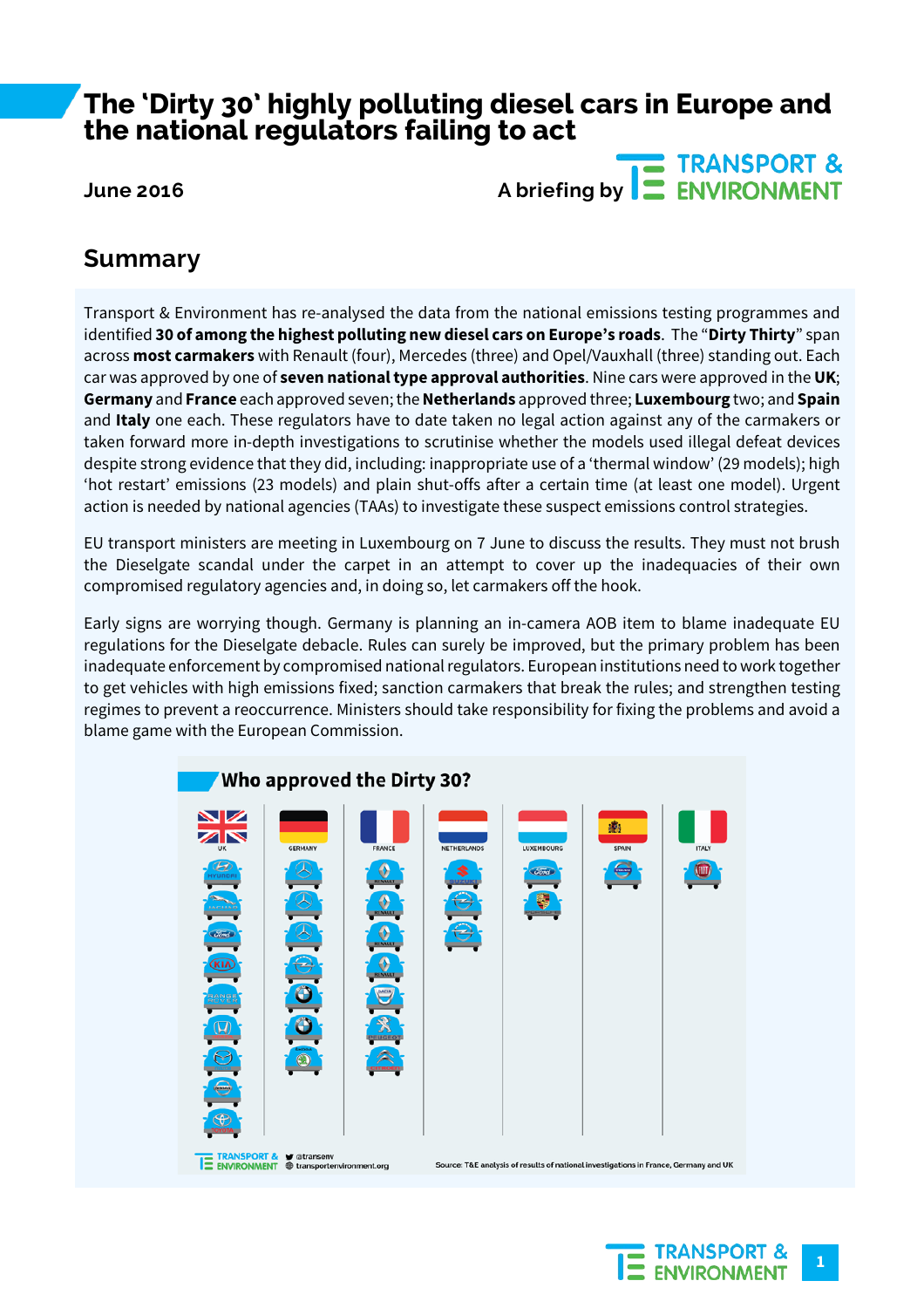## **1. 30 of the most polluting diesel cars in Europe**

This paper identifies 30 of among the most polluting, modern ('Euro 6') diesel cars in Europe and the national regulators that have approved the cars for use and are now failing to take follow-up action to tackle their excessive emissions. It assesses the suspect test results for each model and explains what these show aboutthe use of potential illegal defeat devices on these vehicles which cause much higher emissions when the car is on the road than when it is being tested.

The list is based on the results of national investigations into vehicle emissions that have been performed and published in Germany $^1$  $^1$ , France, $^2$  $^2$  and the UK. $^3$  $^3$  These investigations were screening exercises designed to identify models with anomalous emissions. The tests were not capable of determining definitively the presence of defeat devices. For suspect vehicles, more detailed follow up is required – but none is underway.

T&E's list of the "Dirty 30" polluting cars in Europe includes: four Renault cars; three Mercedes; three Vauxhall/Opels; two Fords; and two BMWs plus one from another 16 carmakers (see **full list in annex I**). The list includes a Porsche and Skoda car from the Volkswagen group. However, none of the tested VW vehicles produced exceptional emissions. **Real-world driving emissions (RDE) tests** conducted on some of these models show the nitrogen oxide emissions are many times the 80mg/km limit laid down in Euro 6 legislation. Among the cars were models with the following emissions on the road (RDE test, table below). Not all cars were tested on the road – a full list of emissions is therefore not available.

| <b>MAKER</b>  | <b>MODEL</b> | <b>ENGINE</b>   | <b>Approved in</b> |                |
|---------------|--------------|-----------------|--------------------|----------------|
| <b>BMW</b>    | 2 Series GT  | 216d            | DE                 | x5.1           |
| Dacia         | Sandero II   | 1.5 dCi 66 kW   | <b>FR</b>          | x12.8          |
| Ford          | C-Max II     | 1.5 TDCi 88 kW  | LU                 | x5.5           |
|               |              | 2.0 TDCi 110 kW |                    | х6.            |
| Hyundai       | i20 II       | 1.1 CRDi        | UK                 | x7.9           |
| Jaguar        | XE           | 2.0d 120 kW     | UK                 | x7.4           |
| Opel          | Insignia     | 2.0 CRDi        | DE                 | x8             |
|               | Zafira III   | 1.6 CRDi        | <b>NL</b>          | x <sub>9</sub> |
| Porsche       | Macan        | S Diesel        | LU                 | x9.9           |
| Renault       | Kadjar       | 1.5 dCi         |                    | x14.6          |
|               |              | $1.6$ dCi       | <b>FR</b>          | x13.3          |
| <b>Suzuki</b> | Vitara IV    | 1.6 DDIS        | <b>NL</b>          | x14            |

The 8.5 million Volkswagen vehicles affected by the Dieselgate scandal represent the tip of a huge iceberg. This is not a question of technology availability or unrealistic standards – there are models on the road today that achieve the air pollution standards in normal use conditions including the **VW Golf** (2.0 TDI, approved in Germany), **Peugeot 208** (1.6 BlueHDi, approved in France) and **BMW 320xd** (approved in Ireland).



<span id="page-1-0"></span><sup>&</sup>lt;sup>1</sup> [http://www.autoevolution.com/pdf/news\\_attachements/630000-diesel-cars-of-german-origin-to-be-recalled-in-europe-more](http://www.autoevolution.com/pdf/news_attachements/630000-diesel-cars-of-german-origin-to-be-recalled-in-europe-more-to-follow-106820.pdf)[to-follow-106820.pdf](http://www.autoevolution.com/pdf/news_attachements/630000-diesel-cars-of-german-origin-to-be-recalled-in-europe-more-to-follow-106820.pdf)

<span id="page-1-1"></span><sup>&</sup>lt;sup>2</sup> [http://www.developpement-durable.gouv.fr/IMG/pdf/DP\\_Resultats\\_Commission\\_UTAC\\_le\\_27-04-2016.pdf](http://www.developpement-durable.gouv.fr/IMG/pdf/DP_Resultats_Commission_UTAC_le_27-04-2016.pdf)

<span id="page-1-2"></span><sup>3</sup> <https://www.gov.uk/government/news/government-publishes-findings-of-diesel-emissions-testing-programme>

<span id="page-1-3"></span><sup>4</sup> How many times (x) above the Euro 6 NOx limit of 80mg/km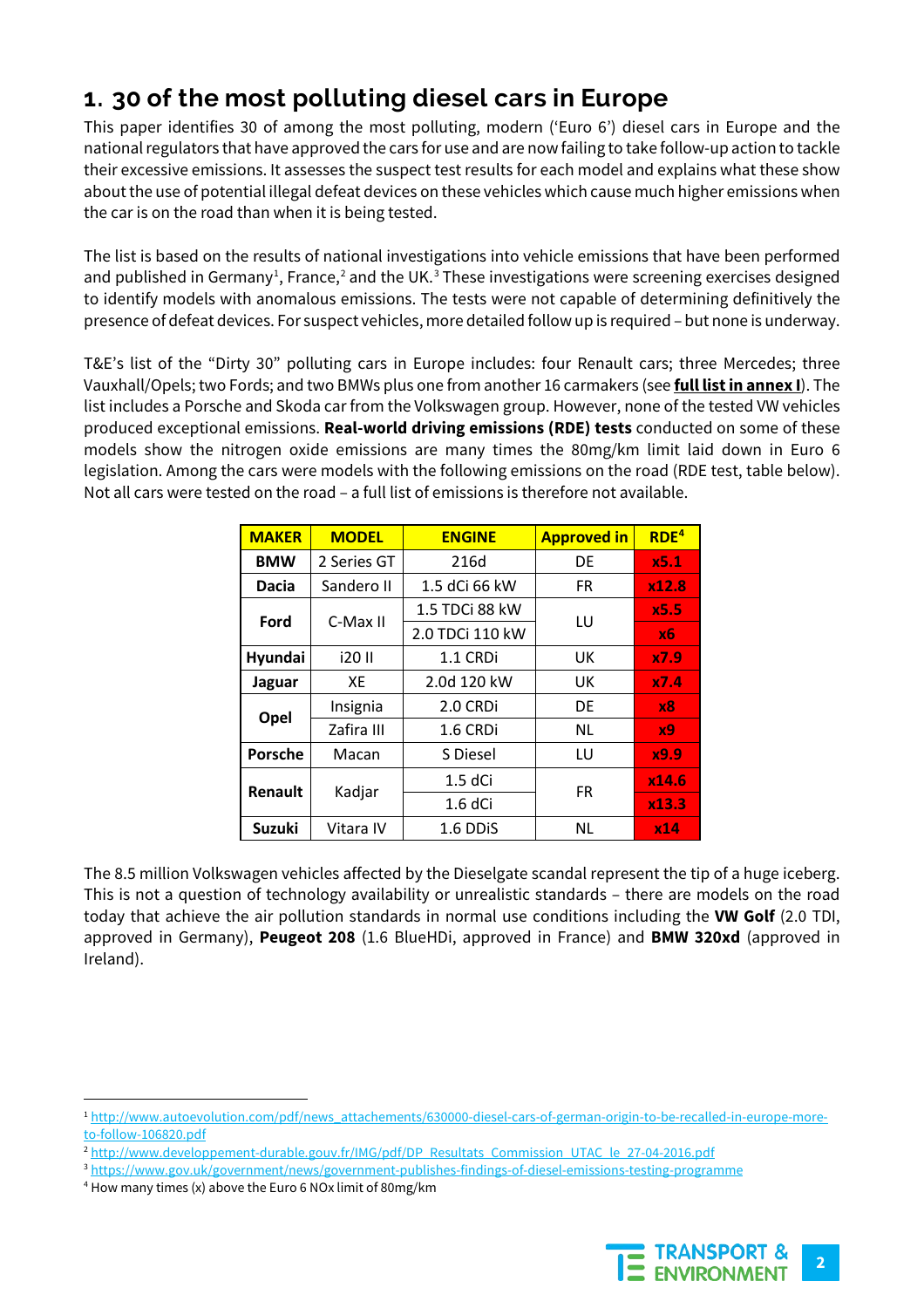The "Dirty 30" vehicles were approved by seven national type approval authorities: Germany (seven Vehicles), France (seven), UK (nine), Italy (one), Spain (one), the Netherlands (three) and Luxembourg (two).[5](#page-2-0) None of these regulators (or their governments) plan to undertake further investigations to: explain *why* these vehicles have such high emissions; identify if they use illegal defeat devices; or bring them into compliance and/or withdraw their type approvals. Instead, voluntary recalls for some of the models are foreseen<sup>[6](#page-2-1)</sup>, letting carmakers off the hook and instead blaming EU law for vagueness and openness to interpretation.

## **2. Clear signs of more defeat devices**

The tests performed by national agencies point to a number of different cheating techniques used by carmakers that significantly raise emissions on the road. While the screening tests that have been performed cannot definitely determine the presence of illegal defeat devices, they clearly illustrate where further investigations and/or enforcement activity are needed. Techniques<sup>[7](#page-2-2)</sup> which significantly raise emissions on the road include the use of:

- 1. Thermal window defeat device
- 2. Hot restart defeat device
- 3. Cycle detection defeat device.

Almost all of the "Dirty 30" cars (29) show the presence of a **"thermal window" defeat device**. These switch off or lower the effectiveness of the exhaust treatment systems at temperatures below those typically used during laboratory tests (23°C and 29°C). Because the national testing investigations were mostly undertaken in winter and early spring, tests conducted on track or road produced high emissions highlighting that manufacturers were turning down or switching off the emission control systems during these tests. Manufacturers claim such behavior is needed to protect the engine but the temperatures at which the exhaust treatment effectiveness is lowered is much greater than necessary in many models. This is demonstrated by Renault which has voluntarily agreed to extend the operating range for full functioning of its exhaust treatment system to [between](http://www.lemonde.fr/planete/article/2016/04/07/commission-diesel-les-50-premiers-vehicules-testes-depassent-tous-les-normes-en-conditions-reelles_4898143_3244.html) 5°C and 40°C from below 17°C and above 35°C. Such wide thermal windows should *not* have been allowed and probably constitute illegal defeat devices. At a minimum, further investigations are needed to determine whether the original approval was granted incorrectly; and whether the manufacturer provided incorrect or misleading information. If so, penalties should be applied and the recalls made mandatory.

The second type of defeat device relates to **"hot restarts".** 23 of the "Dirty 30" show much higher emissions after a hot engine restart than when the engine is cold. Manufacturers' explanation – that high emissions are generated by hotter engine temperatures and pressures experienced at warm restarts – is "bogus"<sup>8</sup> as the emissions generated are both a function of the combustion and effectiveness of the after-treatment that should be much better when hot, as found in data obtained by the ICCT from the EPA. [9](#page-2-4) High warm start emissions are highly suspicious and possibly suggest that during a cold start a different and more effective engine and exhaust calibration is being used (as the EU test mandates cold starts). If so this would constitute an illegal defeat device.



<span id="page-2-0"></span> <sup>5</sup> Only information on Whole Vehicle Type Approval is available; emissions systems are often certified in a different type approval agency from that issuing the final approval; insiders point out that it's often done in Luxembourg though there is no data available to third parties to check that.

<span id="page-2-1"></span><sup>6</sup> These include Renault Captur, Mercedes A and V class, Opel Insignia and Zafira and Porsche Macan.

<span id="page-2-2"></span><sup>7</sup> More in-depth analysis of this in earlier T&E briefing:

<span id="page-2-3"></span>[https://www.transportenvironment.org/sites/te/files/publications/2016\\_05\\_Dieselgate\\_continues\\_briefing.pdf](https://www.transportenvironment.org/sites/te/files/publications/2016_05_Dieselgate_continues_briefing.pdf) <sup>8</sup> <http://www.theicct.org/blogs/staff/emissions-test-defeat-device-problem-europe-not-about-vw>

<span id="page-2-4"></span><sup>9</sup> Ibid.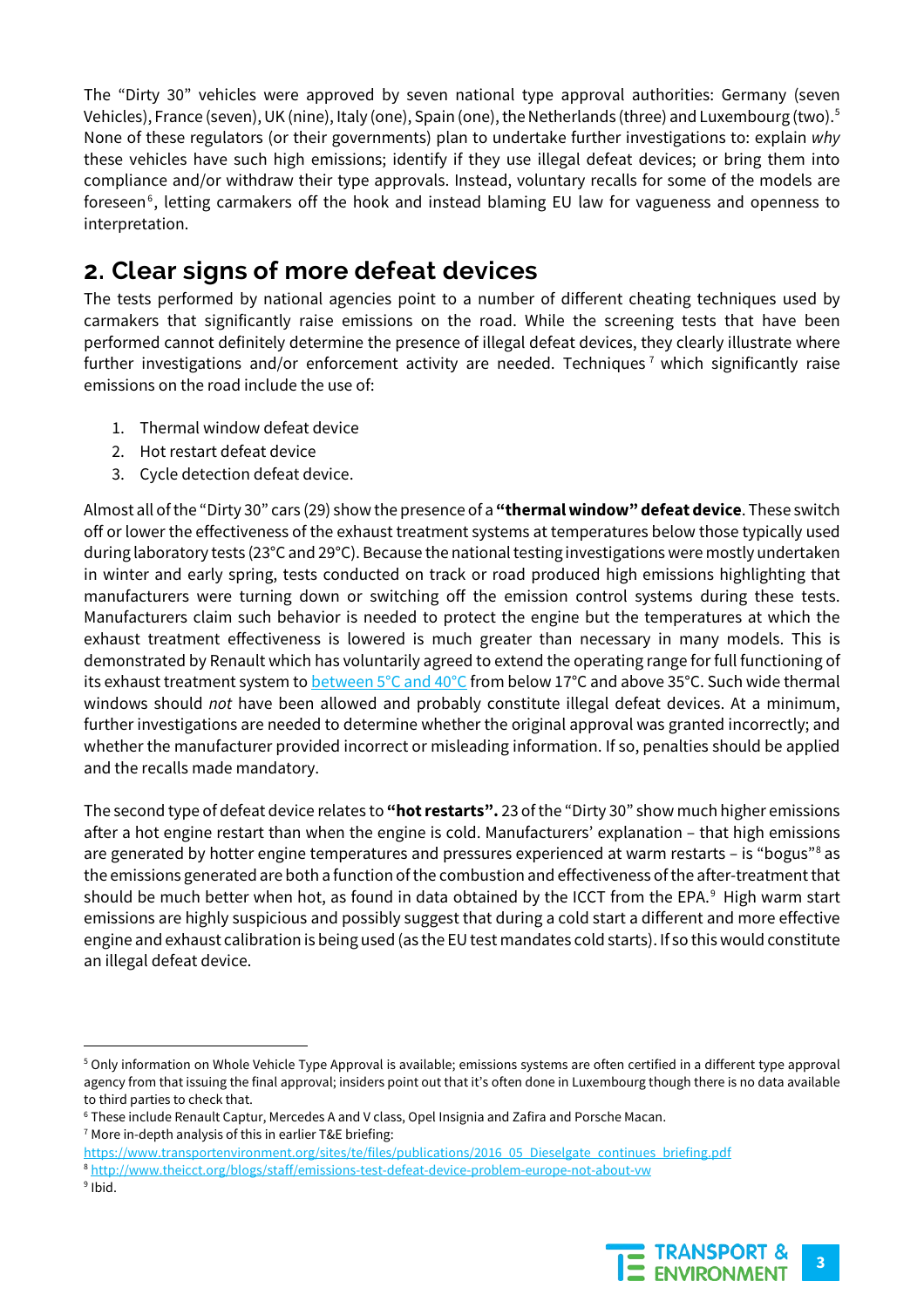In May 2016 allegations of a **third defeat device** came to light. It was reported that several tests by the German type approval authority (KBA) had found evidence that the exhaust treatment system in some Fiat models would switch itself off after 22 minutes<sup>[10](#page-3-0)</sup>. Emissions tests normally run for around 20 minutes. Despite Fiat's refusal to cooperate, KBA are currently trying to investigate Fiat 500X models for the presence of this defeat device.

# **3. What ministers should do**

The recent national testing programmes have exposed high and suspicious emissions from at least 30, new (Euro 6) diesel models; the "Dirty Thirty". Some of these vehicles produce emissions on the road more than 10 times the Euro 6 limit for nitrogen oxides (80mg/km).

The tests performed in the UK, France and Germany were screening tests to detect suspect vehicles. They have done their job but now further investigations are needed. While no other defeat devices like that used by VW were found, the results have exposed other types of devices that require further investigation.

EU transport ministers will meet on 7 June in Luxembourg to discuss the follow-up to the VW emissions scandal and their national investigations. National governments are embarrassed by the findings of the inadequate enforcement of regulations by their own agencies. However, rather than taking action to clean up the mess and enforce the rules they appear to accept manufacturers' bogus justifications for the high emissions and blame the ambiguity of the EU law for their own mismanagement. Germany is seeking to add an in-camera AOB item to the transport ministers' agenda (in addition to the formal debate) with the aim of blaming the rules originally agreed by the member states back in 2007.

The attempt to divert attention from national agencies that have inadequately approved dodgy diesels and their carmaker clients flies in the face of the facts. EU law clearly outlaws defeat devices apart from some clearly defined exemptions. It is the responsibility of national testing regulators to enforce this ban but they are failing to do so because they lack independence. Some clearly operate a minimal regulatory approach to support national companies (like the KBA in Germany; CNRV in France and VCA in the UK). Others compete for the business of approving cars, earning high fees from carmakers for the services they deliver (like the SNCH in Luxembourg).

#### **TRANSPORT MINISTERS MUST HOLD CARMAKERS TO ACCOUNT AND ACT TO ENSURE THEIR COMPROMISED TYPE APPROVAL AUTHORITIES TAKE ACTION TO CLEAN UP THE "DIRTY THIRTY".**

Three things must follow:

- 1. Ministers responsible for Type Approval Authorities must announce **further detailed investigations** to examine if regulations have been breached. The current testing results should be scrutinised further and followed by a much **wider testing exercise** to dig deeper and **unveil all types of defeat strategies** applied by carmakers to cheat the emissions tests. All manufacturers must be forced to come clean, type approvals withdrawn where necessary and mandatory recalls to redesign emissions systems initiated. Penalties must be issued for those found in breach of the rules.
- 2. In the absence of a truly independent EU regulator, the current **rules around defeat device exemptions should be strengthened** to ensure national type approval authorities cannot circumvent them. This can be achieved by explicitly requiring manufactures to disclose such

<span id="page-3-0"></span> <sup>10</sup> [http://www.bild.de/bild-plus/geld/wirtschaft/abgas-skandal/auch-fiat-betruegt-mit-illegaler-software-](http://www.bild.de/bild-plus/geld/wirtschaft/abgas-skandal/auch-fiat-betruegt-mit-illegaler-software-45905214,var=x,view=conversionToLogin.bild.html)[45905214,var=x,view=conversionToLogin.bild.html](http://www.bild.de/bild-plus/geld/wirtschaft/abgas-skandal/auch-fiat-betruegt-mit-illegaler-software-45905214,var=x,view=conversionToLogin.bild.html)

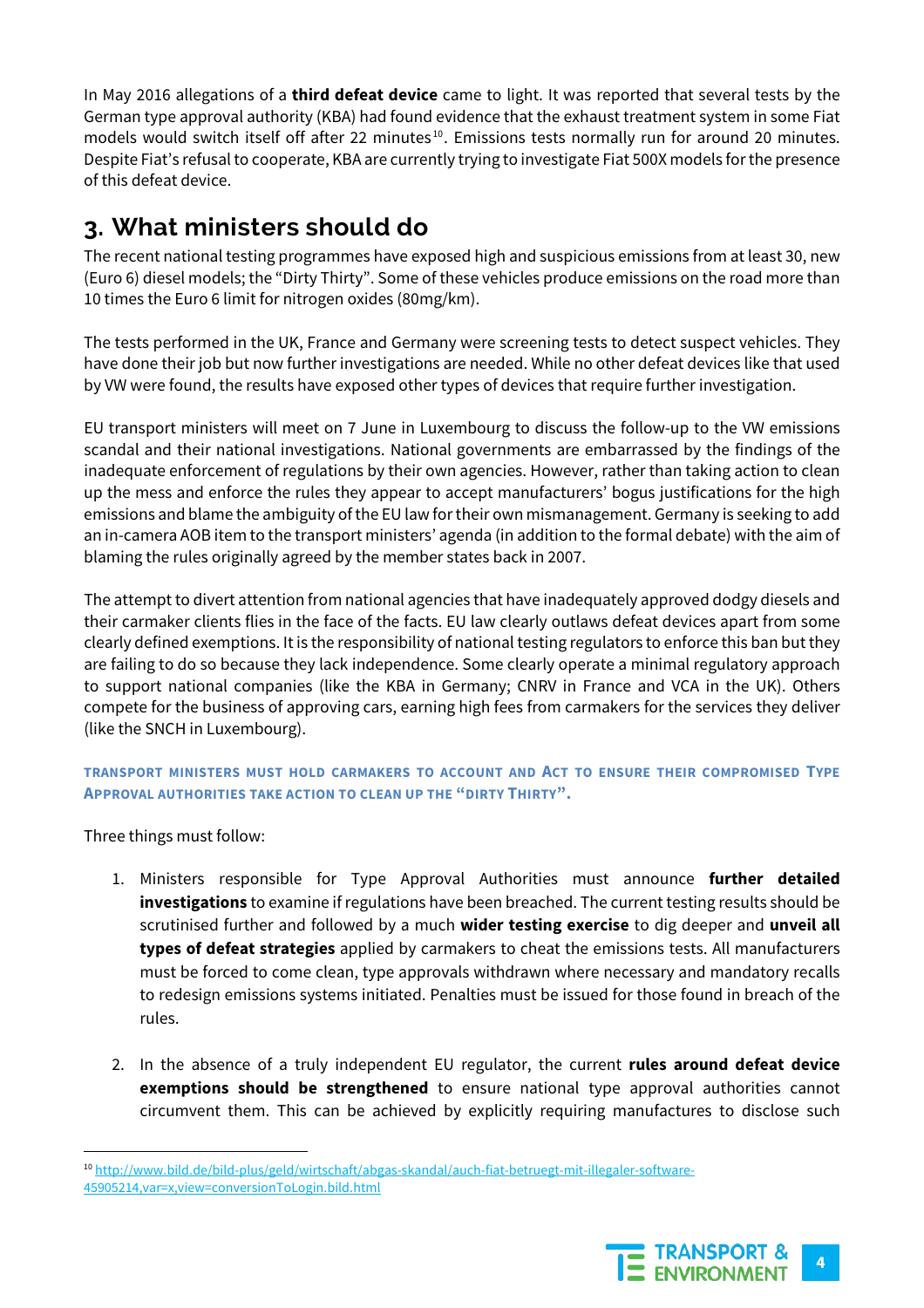strategies during type approval (at present this is at the discretion of the Authority). Also Agencies should be mandated to examine claims and the authorities should be provided with clear engineering guidelines on which to base their approvals (as is the case in the US).

3. The current **type approval procedure in Europe must be reformed<sup>11</sup> and made more rigorous and** transparent. EU oversight to ensure that national authorities do their work properly is urgently needed, as is a comprehensive testing programme of vehicles in use. The current race to the bottom among national testing agencies must finally come to an end.

## **Further information**

Julia Poliscanova, Manager, Clean Vehicles and Air Quality, Transport & Environment [Julia.poliscanova@transportenvironment.org,](mailto:Julia.poliscanova@transportenvironment.org) Tel: +32(0)2 851 02 18

### **LIST OF VEHICLES IN ANNEX I ON NEXT PAGE**

<span id="page-4-0"></span> <sup>11</sup> [https://www.transportenvironment.org/publications/type-approval-reform-once-decade-opportunity-improve](https://www.transportenvironment.org/publications/type-approval-reform-once-decade-opportunity-improve-europe%E2%80%99s-failing-testing-system)[europe%E2%80%99s-failing-testing-system](https://www.transportenvironment.org/publications/type-approval-reform-once-decade-opportunity-improve-europe%E2%80%99s-failing-testing-system)

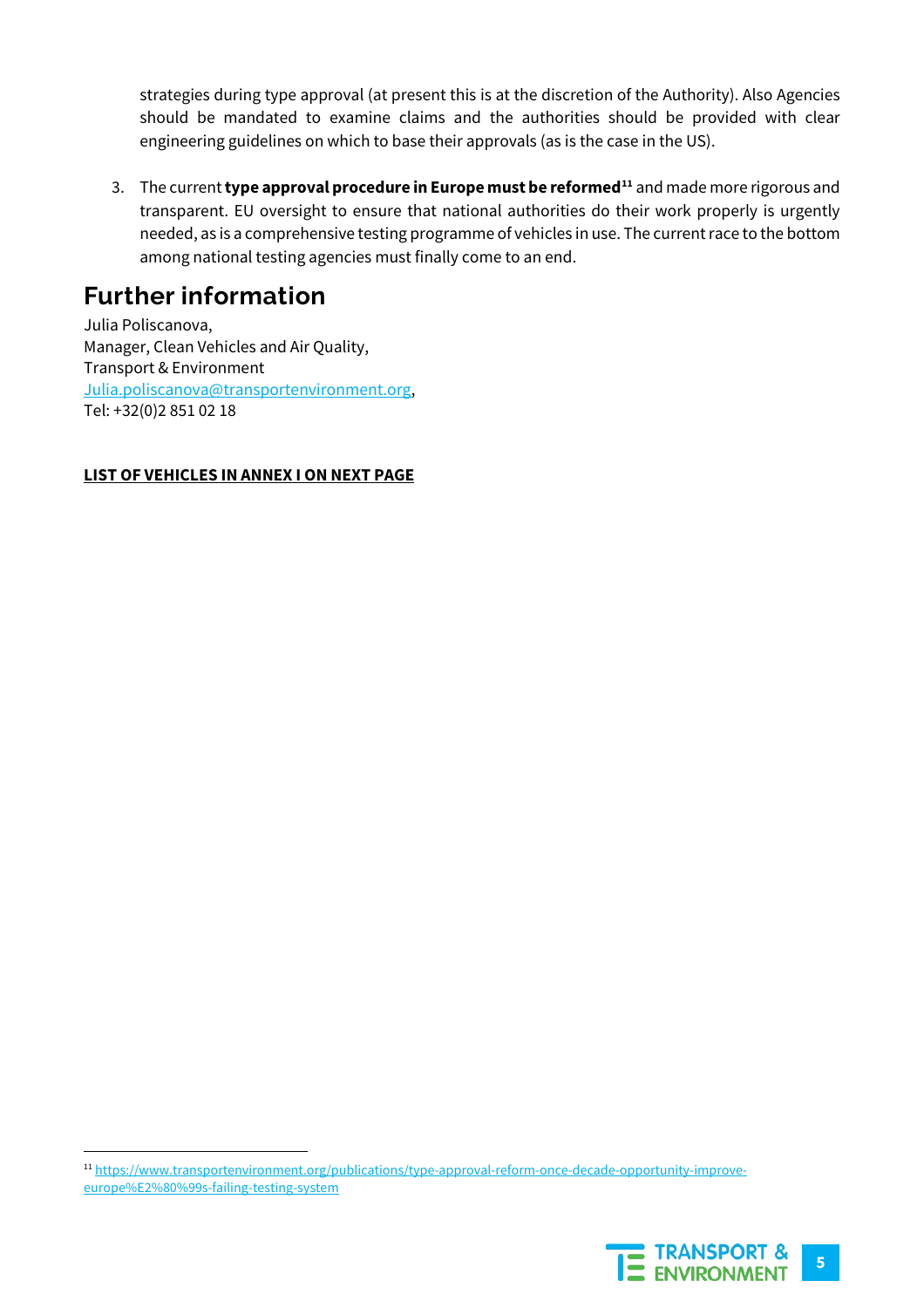## **Annex I: Full 'Dirty Thirty' list and methodology**

T&E created a full database with results from the three national investigations in Germany, France and the UK. We added the Fiat 500X from the DUH test because it offers interesting additional insights.

The table below shows the number of 'Euro 6' vehicle variants tested in the three programmes. NEDC is the so-called 'New European Driving Cycle' that is currently in use to check cars and vans on their compliance with EU emissions (CO2 and air quality) legislation in Europe.

| Type of test                 | DE | UK | FR. | Total |
|------------------------------|----|----|-----|-------|
| 1 NEDC hot, road             | 30 |    |     | 30    |
| 2 NEDC hot, in lab           | 30 |    |     | 30    |
| 3 NEDC hot, in lab, 10°C     | 24 |    |     | 24    |
| 4 NEDC cold, track           |    |    | 22  | 22    |
| 5 NEDC hot, track            |    | 19 |     | 19    |
| <b>6 DUH tests</b>           |    |    |     |       |
| 7 Real Drive Emissions (RDE) | 30 |    |     | 30    |
| Total vehicles tested        | 30 | 19 | 22  | 4հ*   |

\*Total is lower than the sum of the countries because some vehicles were tested by more than one authority

We stress that the list is *not* a ranking, or merely a list of the most polluting vehicles; the list intends to illustrate the fullest possible spectrum (in terms of vehicles and national approval authorities) of suspicious emissions behavior identified in the national investigations.

The criteria were the following:

- 1. Only 'Euro 6' (latest EU emission class) model; we disregarded 'Euro 5' models;
- 2. RDE NOx emissions over 400 mg/km (5 times the Euro 6 limit);
- 3. NEDC NOx emissions over 160 mg/km (2 times the Euro 6 limit);
- 4. Widest possible selection of vehicle brands and market segments to illustrate the fullest possible spectrum of emissions problems.

| <b>Brand</b>   | <b>Model</b>  | <b>Engine</b>                     | <b>Country of</b><br>approval | <b>Most</b><br><b>suspicious</b><br>test(s) $^{12}$ | <b>Possible defeat</b><br>strategy to examine |
|----------------|---------------|-----------------------------------|-------------------------------|-----------------------------------------------------|-----------------------------------------------|
| <b>BMW</b>     | 2 Series GT   | 216d                              | <b>DE</b>                     | 2                                                   | <b>Thermal window</b>                         |
|                | 5 Series VI   | 530d                              |                               |                                                     | (TW) + Hot restart<br>$(HR)^{13}$             |
| <b>Citroën</b> | C4 Picasso II | 1.6 BlueHDi                       | FR.                           | 4                                                   | <b>TW</b>                                     |
| <b>Dacia</b>   | Sandero II    | 1.5 dCi 66 kW                     | FR.                           | $1 + 2 + 3$                                         | $TW + HR$                                     |
| <b>Fiat</b>    | 500X          | $2.0$ MJT                         | IT                            | 6                                                   | <b>Switch-off after 22</b><br>min             |
| <b>Ford</b>    | C-Max II      | 1.5 TDCi 88 kW<br>2.0 TDCi 110 kW | LU                            | $1 + 3$                                             | $TW + HR$                                     |
|                | Focus III     | 1.5 TDCi                          | <b>UK</b>                     | 5                                                   | $TW + HR$                                     |
| <b>Honda</b>   | CR-V IV       | 1.6 i-DTEC 4WD                    | UK                            | 5                                                   | $TW + HR$                                     |

<span id="page-5-0"></span><sup>&</sup>lt;sup>12</sup> See previous table for which number represents which test

<span id="page-5-1"></span><sup>&</sup>lt;sup>13</sup> More information on this in Section 2 and here.